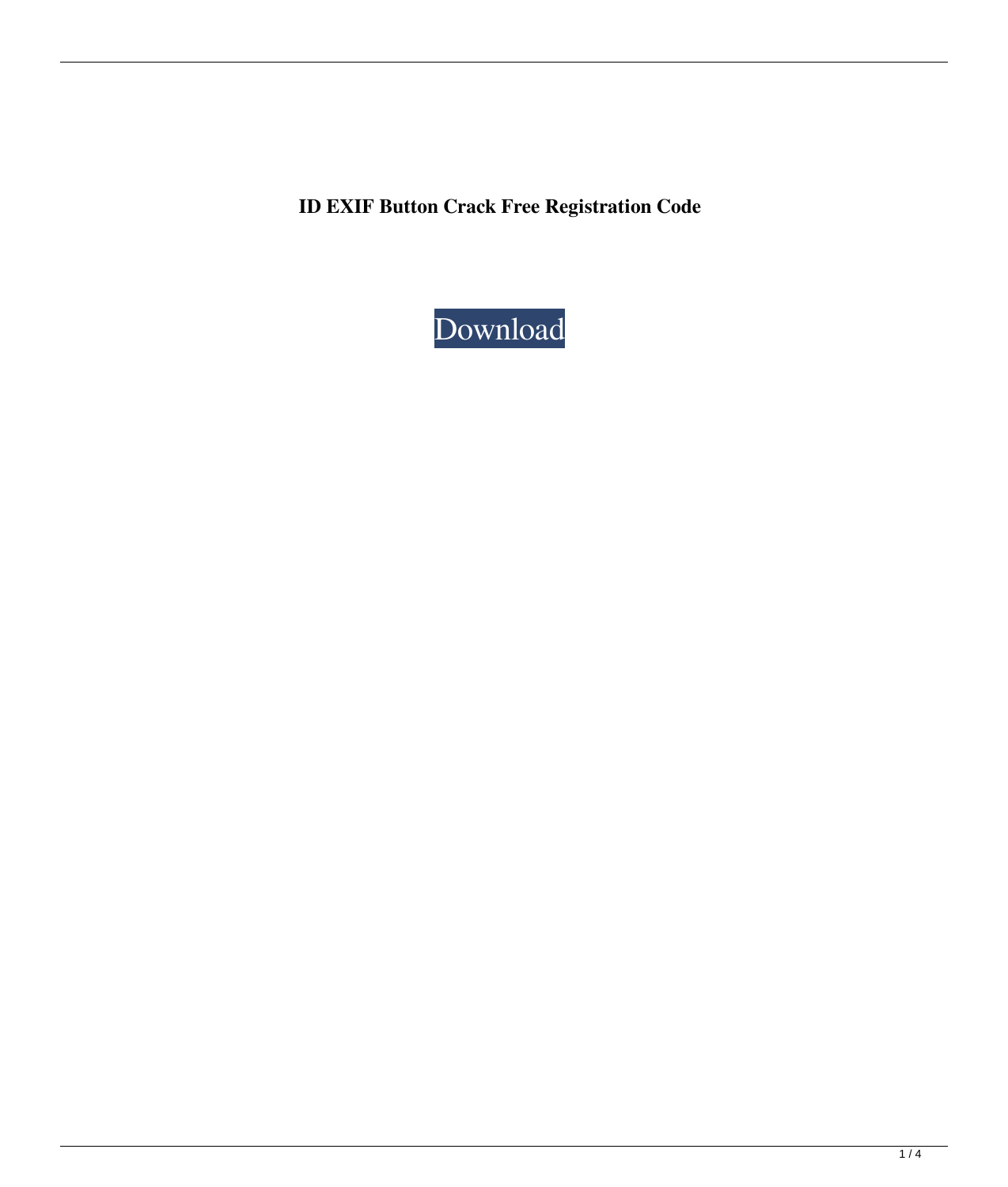# **ID EXIF Button Crack + Keygen Full Version X64**

Provides EXIF data of images visited on the Internet. Has histograms to see which data is being accessed. Easy to use. Compatible with all versions of Internet Explorer. How To Install ID EXIF Button on your Computer: Open ID EXIF Button from your web browser and click on the download button to start the installation process. You will be asked to register the program. Complete the registration, unzip the downloaded zip file and run the EXIF Viewer installation file. You will be asked to restart your web browser. You can now enjoy reading EXIF data of the images on the visited websites.Discovering The Best Free Time Management Software Discovering The Best Free Time Management Software Time management software is the best way to manage your time. For those who are new to it, finding a time management software will be a huge help. Keep reading for some great tips about finding a time management software. Find ways to manage your time while you sleep. You could set a calendar reminder in the evening to make sure you get things done. It's not enough to just work until you pass out, but you need to work on something else as well. Make yourself a checklist. You should also organize your tasks for the week or month before you work. Creating a checklist and review it on a weekly basis helps to avoid all sorts of obstacles. Have multiple projects running at the same time. It's easy to become overwhelmed when there are many things going on at once. Have several things going at the same time to prevent from having this happen. Doing a bit of research on the internet will help you choose which of your projects are most important to you. Doing work at night will only mess you up and make you feel stressed. You will not get anything done if you sleep in your office until late. You can use a computer that is located in your living room for working. To really get more productive, don't just check off your tasks from your list. Try to add any tasks that you would like to accomplish. Keep this list somewhere so you can go back to it later. This allows you to get a lot more done, so it's well worth the time. When using a timer, put it on a different frequency depending on what you're doing. By using a timer that is set to 1 minute, you will not be able to hear it. Try to put a different timer

## **ID EXIF Button Crack +**

Keys a lot of regular keyboard shortcuts, including switching tabs, closing tabs, searching the web, and opening new tabs. If you like to use keyboard shortcuts, this plugin is for you. Keyboard shortcuts: (Shift + 1) to switch tab back to tab 1, (Shift + 2) to switch tab back to tab 2,... (Shift + 0) to switch tab back to tab 1, (Ctrl + Shift + 1) to switch tab forward to tab 1, (Ctrl + Shift + 2) to switch tab forward to tab 2,... (Ctrl + Shift + 0) to switch tab forward to tab 1, (Ctrl + Shift + 1) to switch tab forward to tab 2,... (Alt + 1) to switch tab back to tab 1, (Alt + 2) to switch tab back to tab 2,... (Alt + 0) to switch tab back to tab 1,  $(Ctrl + Alt + 1)$  to switch tab back to tab 1,  $(Ctrl + Alt + 2)$  to switch tab back to tab 2,...  $(Ctrl + Alt + 0)$  to switch tab back to tab 1, (Ctrl + Alt + 1) to switch tab back to tab 2,... Overview: KeyMacro is a browser addon that can be used to automatically perform actions on web pages. Its aim is to automate repetitive tasks, such as finding a username/password or updating usernames in a social network. Open a page and press (Shift + 1) to open the first page in tab 1, (Shift + 2) to open the second page in tab 2,... Open a page and press (Ctrl + Shift + 1) to open the first page in tab 1, (Ctrl + Shift + 2) to open the second page in tab 2,... Open a page and press (Ctrl + Shift + 0) to open the first page in tab 1, (Ctrl + Shift + 1) to open the second page in tab 2,... Open a page and press (Ctrl + Shift + 0) to open the first page in tab 1, (Ctrl + Shift + 1) to open the second page in tab 2,... Open a page and press (Ctrl + Alt + 1) to open the first page in tab 1, (Ctrl + Alt + 2) to open the second page in tab 2,... Open a page and press (Ctrl + Alt + 0) to open the first page in tab 81e310abbf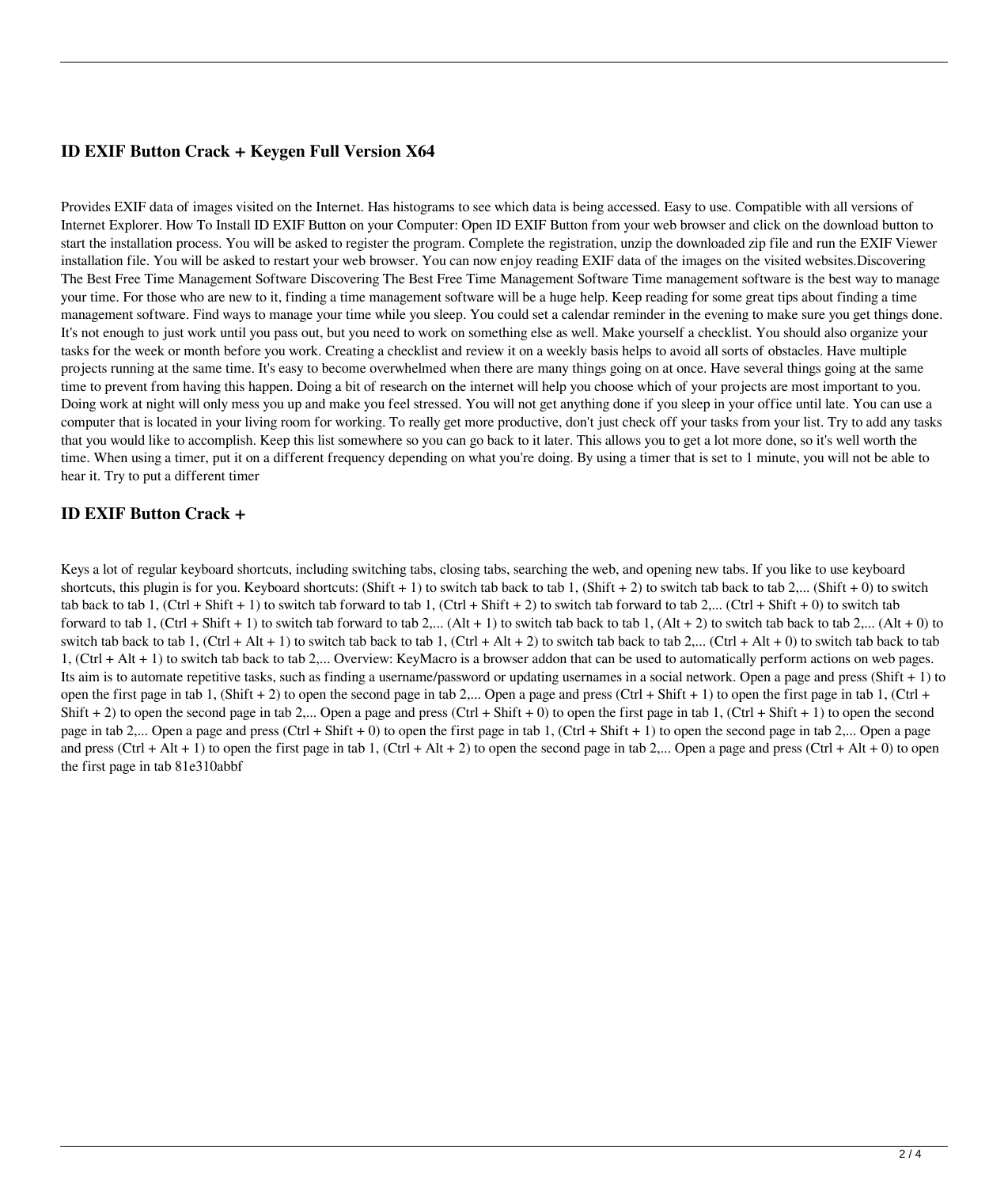# **ID EXIF Button Full Product Key**

IDS EXIF Button is a browser addon that can be integrated with Internet Explorer to show you the EXIF information of any pictures visited on the web. It also shows histograms. It's a pretty old project that's no longer being developed. However, it's free and easy to use. Out tests have shown that it's still compatible with newer versions of Internet Explorer. microvasculature of the mouse epididymis. The microvasculature of the mouse epididymis was examined using scanning electron microscopy of vascular corrosion casts. Anterior caput epididymis was perfusion fixed and cast using a modified Plastizote and photographic gelatin resin mix. Blood supply to the caput epididymis is derived from the efferent branch of the superior vesical artery. No vascular supply is seen to the corpus epididymis. The vasculature of the cauda epididymis appears to be derived from several major arterial branches. The vascularity of each segment shows considerable variation.Activities of [18F]FES in humans: evidence of the existence of both 3- and 2-fluoroetoxybenzyl (3-F, 2-F) derivatives of the phenol metabolite of etoposide. Activities of a single dose of [18F]FES

(2-fluoro-2-[18F]fluoro-3-ethoxymethylene-4-oxo-4-phenylbutyrate) in humans have been determined by positron emission tomography (PET) studies of its plasma and urinary elimination. [18F]FES was synthesized from etoposide (4'-[18F]fluoro-4-beta-D-arabinofuranosylcytosine) and characterized by high-performance liquid chromatography (HPLC), radio-TLC and radio-HPLC. The PET studies were performed in healthy volunteers by measuring the total counts in the blood pool. The radiochemical purities were over 97% and the specific activities in the blood pool ranged from 0.7 to 1.0 Ci/mumol at the end of synthesis. The radiochemical purity of [18F]FES was greater than 99% in human plasma at 60 and 120 min after intravenous injection

#### **What's New in the ID EXIF Button?**

ID EXIF Button is a browser addon that can be integrated with Internet Explorer to show you the EXIF information of any pictures visited on the web. It also shows histograms. It's a pretty old project that's no longer being developed. However, it's free and easy to use. Out tests have shown that it's still compatible with newer versions of Internet Explorer. View EXIF of images on visited websites EXIF represents the metadata of JPG, PNG or RAW images obtained from digital cameras. This metadata includes details about the time and place when and where the photos were taken, along with technical specs about the camera make and model, photo resolution, original orientation, exposure, aperture, shutter speed, digitization data, and so on. To make things clear, ID EXIF Button works only with Internet Explorer since there are no counterparts made for Google Chrome, Mozilla Chrome, Opera, Safari, Vivaldi or other web browsers. Once installed, you can head over the addons panel of Internet Explorer to activate ID EXIF Button. Works only with Internet Explorer It is displayed in a bar right below the tabs, shown on the upper part of the screen. When you visit any website that contains one or more digital photos, you can click on the browser extension's button to see if they include any EXIF data. Separate entries are displayed for each photo, and all images are neatly structured in a list. This is where ID EXIF Button's functionality ends. It's only an EXIF viewer since it doesn't have options implemented for editing or deleting the metadata. Although it hasn't received updates for a pretty long time, ID EXIF Button worked smoothly during its runtime in our evaluation, showing no compatibility errors with modern implementations of Internet Explorer. However, some people might be put off by the fact that there are no EXIF editing options available. Size: Google Chrome Mozilla Firefox Opera Safari Internet Explorer Vivaldi Microsoft Edge Paid Link: